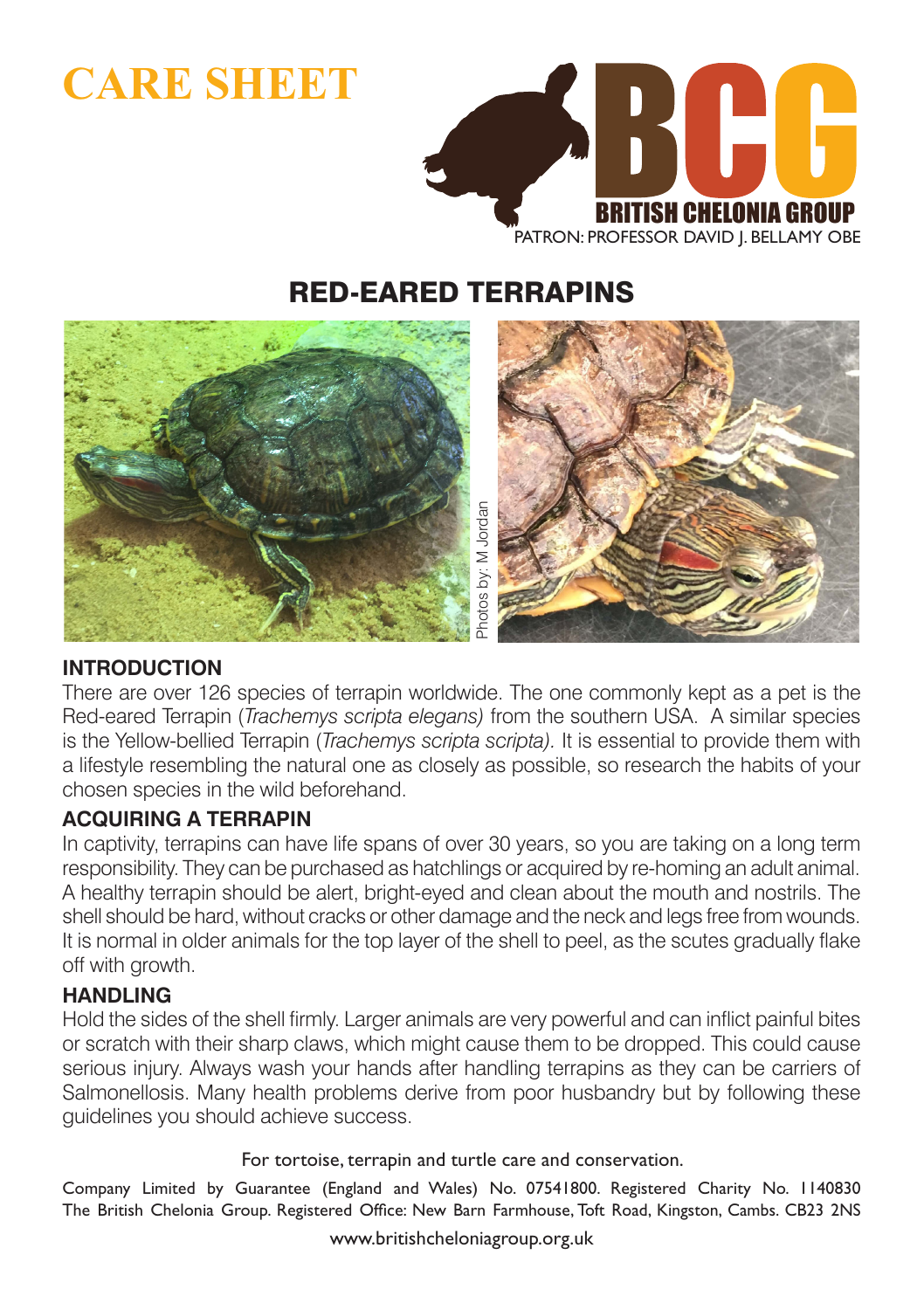#### **INDOOR HOUSING**

Terrapins can grow up to 20 centimetres long. Never overcrowd your terrapins as they can be very aggressive towards each other and keep a close watch on your animals if you introduce new ones to the tank.

- $\lambda$  60 x 30 x 30 cm tank would be suitable for a pair of half-grown terrapins up to 10 cm shell length. Allow 100 square cm of water surface area for each centimetre of shell length to be accommodated: e.g. one 10 cm terrapin  $= 10 \times 100$  cm<sup>2</sup>.
- Water depth needs to be about the width of the shell for juveniles but should be no deeper than 5 cm for hatchlings. Adults like deeper water, ideally so they can breathe air while touching the bottom with outstretched legs.
- The water temperature should be 24-26°C during the day and should be lowered by about 5°C at night. Use an aquarium heater with an adjustable thermostat and provide protection from larger animals. It is advisable to include a circuit-breaker for safety.
- Dirty water causes smell and sometimes disease. The installation of a canister filter and pump is essential. The filter will require regular cleaning. Under-gravel filters are not suitable for use with terrapins. Even with a filtration system, the tank will have to be emptied and cleaned regularly. After washing with hot (not boiling) water, clean the glass with a safe disinfectant and always rinse thoroughly before refilling.
- There should be easy access up a slope to a basking area. The simplest is a stack of bricks with a spot-light above. Other methods include fixing a platform to the sides of the tank covering up to a third of the surface area. The terrapins can swim underneath it, but beware of forming places where they could get trapped and drown. Make sure all surfaces are smooth to avoid injury on sharp edges. The basking area should be large enough to allow all the terrapins to bask at the same time.
- In summer a 40 or 60 watt bulb used in conjunction with an ultra-violet lamp will give sufficient warmth, but in winter a 100 watt bulb plus UV lamp is recommended. Whichever lighting you use, it needs to be on for no longer than 12-14 hours per day. Remember that terrapins like to stack on top of each other for basking, so the lighting must be high enough to avoid burns.
- Do not put an airtight cover over the tank since this will prevent ventilation and increase the temperature and humidity.

## **OUTDOOR HOUSING**

Before using an outdoor pool, terrapins must be acclimatised. Start in late winter by gradually decreasing the heating over several weeks until no heat is provided. Keep them in the unheated tank with artificial lighting for at least three weeks before being released into the garden pond in springtime.

- An outdoor pool is ideal for the warm summer months. The terrapins will bask in the sunlight and the natural ultra-violet rays enable them to synthesise vitamin D3 which is essential for the absorption of calcium from their diet.
- Ensure that they have some shaded area to escape from the sun on very hot days, but avoid poisonous plants such as ivy, yew or laurel.
- Make the area escape-proof, as terrapins are excellent climbers. Avoid wire netting not only will they climb it, they may actually get trapped in it. Outdoor ponds should be provided with adequate protection from the attentions of cats, dogs and birds, especially the heron!
- Construct a slope so that the terrapins can climb out of the pool logs are ideal. Provide an area of sand as a possible nesting site. In more permanent outdoor set-ups, waterfalls and circulatory pumps can be included.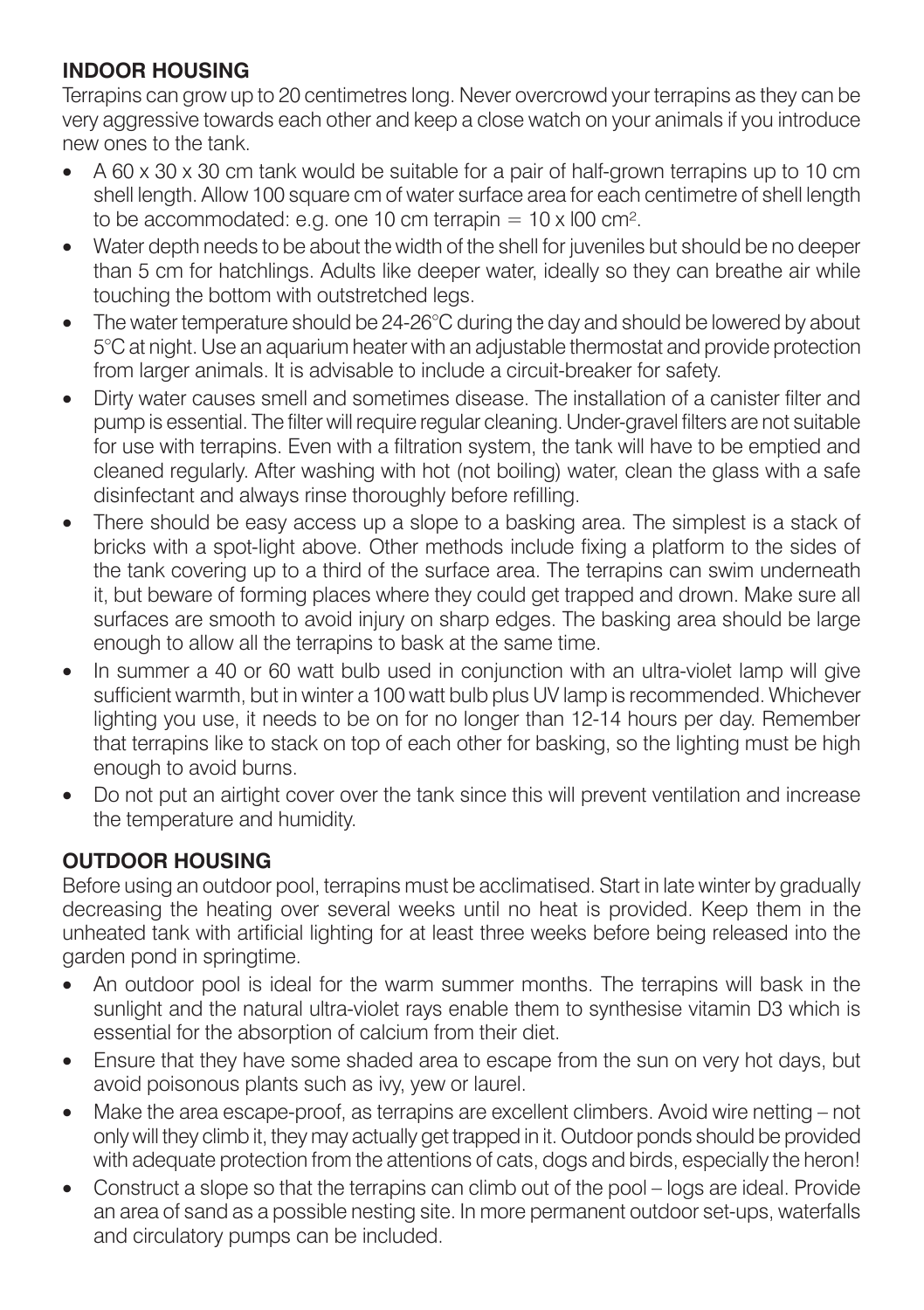• Healthy adult terrapins of 750gm can be kept outside and allowed to hibernate during the winter provided that the water does not cool below 4°C. Small, shallow garden ponds do not offer adequate protection from frosts.

#### **FEEDING**

- Terrapins in the wild feed on fish, frogs, tadpoles, worms, water snails, shrimps, water insects, various larvae and water plants.
- Hatchlings should be fed daily. As they grow they require feeding less often and as adults only 2 or 3 times a week.
- Terrapins will only feed in water, not on land. To keep the tank clean, feed the terrapins in a separate container such as a plastic bowl, in water of a similar temperature to the main tank. Once they have eaten, leave them there for a further 10 minutes, during which time they often empty their bowels and bladder. This avoids contaminating their tank. Dispose of the water and food debris down a drain or toilet (never a sink) and then clean the feeding container as described for the tank. For reasons of hygiene keep this container exclusively for feeding your terrapins and label it as such.
- Suggested foods are: sprats, whitebait, herring, snails, mussels, cockles, prawns, shrimps, daphnia, earthworms, tubifex worms, bloodworms, and tinned or dried cat/dog food. Always feed fish whole as it is essential that terrapins obtain nourishment from all parts of the fish. Avoid feeding minced meat or chicken alone, as these are deficient in essential minerals and vitamins. Similarly, defrosted fish is vitamin deficient so must not be fed exclusively.
- Plant foods can include: dandelion, watercress, salad leaves, green vegetables, or even fresh fruit.
- Koi or trout pellets make an ideal food as part of a varied diet. When feeding dried cat/ dog food, soak the pieces beforehand. You can also add drops of a vitamin supplement suitable for reptiles.
- A cuttlefish bone in the main tank will supply a source of calcium for the terrapins to nibble. Proprietary turtle foods comprising dried river shrimps can be added as a source of roughage.

## **HIBERNATION**

Terrapins can be hibernated, but this is not essential for their general well-being except for breeding. Never hibernate a terrapin which is ill or in poor condition.

- For an indoor aquarium, lower the temperature gradually over several weeks down to  $4^{\circ}C$ without feeding, as they need to empty their digestive system. The aquarium should be in an unheated room and a check should be kept on the temperature using a max/min thermometer. They can be left to hibernate for 6 to 12 weeks, depending on their age/size and condition. If the temperature does not go below 10°C they will use up their reserves more rapidly and the period of hibernation should be reduced.
- Another method is to place them, once they have reached a low body temperature, into deep plastic boxes full of damp moss (use moss raked from a lawn, not sphagnum moss). Put them into a cold place where the temperature remains at 4°C. Keep the moss moist by spraying it regularly with water to prevent dehydration.
- With both these methods, keep a watch for activity and emergence from hibernation in the spring.
- During hibernation there will be a gradual loss of body weight and it is advisable to weigh the terrapins every week. If there is a sudden weight loss of more than 10% since